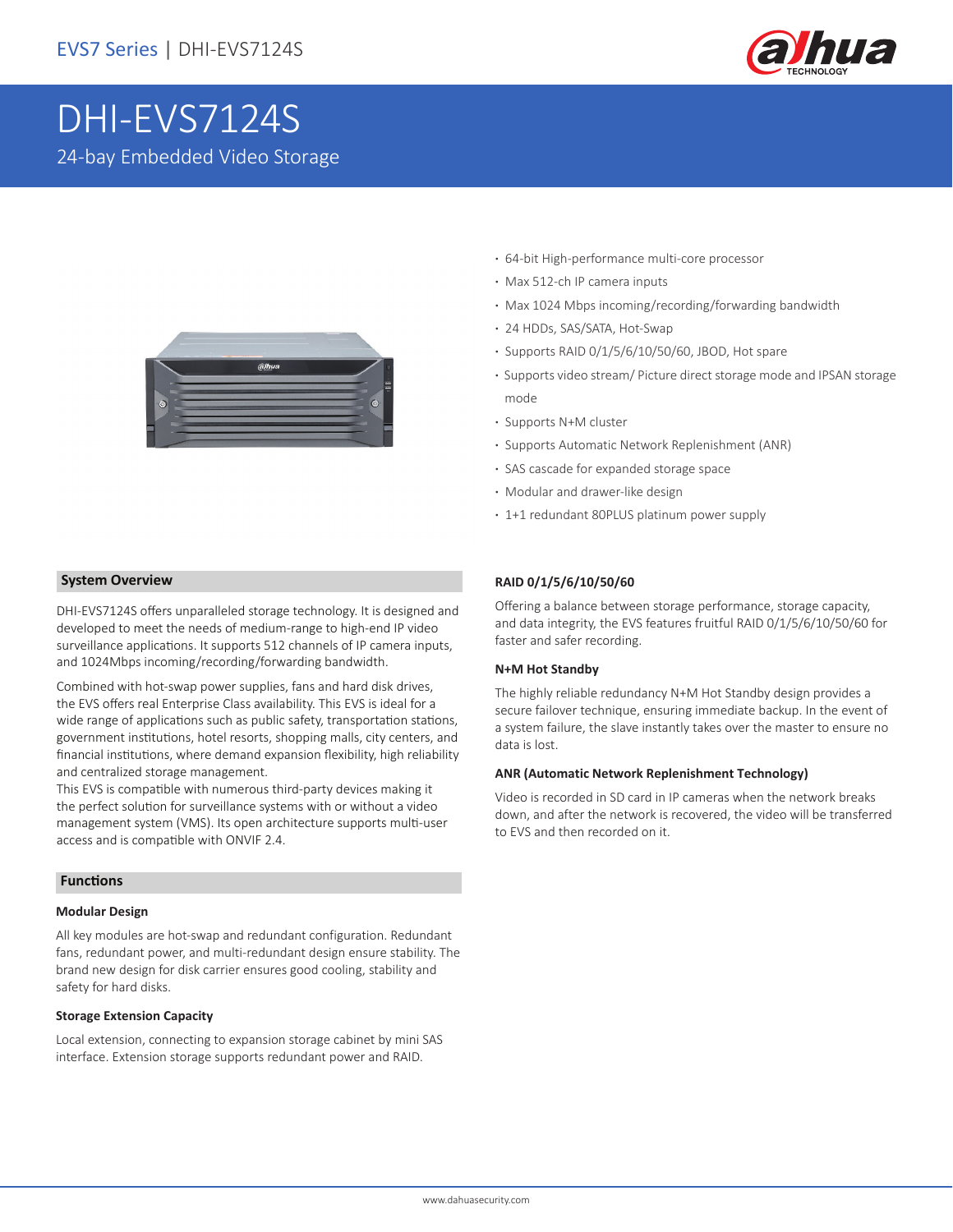# EVS7 Series | DHI-EVS7124S

## **Technical Specification**

### System

| System                                     |                                                                                                                                                     |  |  |
|--------------------------------------------|-----------------------------------------------------------------------------------------------------------------------------------------------------|--|--|
| <b>Main Processor</b>                      | 64-bit multi-core processor                                                                                                                         |  |  |
| <b>Operating System</b>                    | <b>Embedded Linux</b>                                                                                                                               |  |  |
| <b>Operation Interface</b>                 | Web                                                                                                                                                 |  |  |
| Controller                                 | Single controller                                                                                                                                   |  |  |
| <b>RAM</b>                                 | 8 GB by default (extendable to 64 GB)                                                                                                               |  |  |
| Power Redundancy                           | $1 + 1$                                                                                                                                             |  |  |
| <b>External Ports</b>                      |                                                                                                                                                     |  |  |
| SAS                                        | 2 mini SAS HD ports with maximum speed<br>12Gb/s                                                                                                    |  |  |
| Network                                    | 1 × 1GbE management port; 4 × 1GbE LAN ports                                                                                                        |  |  |
| <b>Network Extension</b>                   | $4 \times 1$ -GbE LAN ports and $2 \times 10$ -GbE optical fiber<br>ports are optional                                                              |  |  |
| eSATA                                      | $1 \times$ eSATA                                                                                                                                    |  |  |
| <b>RS-232</b>                              | $1 \times DB9$                                                                                                                                      |  |  |
| <b>HDMI</b>                                | $1 \times$ HDMI                                                                                                                                     |  |  |
| Internal Expansion                         |                                                                                                                                                     |  |  |
| M.2 SSD                                    | 2 × NVMe SSD ports                                                                                                                                  |  |  |
| PCI-E                                      | $1 \times$ PCI-E X8; $1 \times$ PCI-E X4                                                                                                            |  |  |
| <b>Disk</b>                                | $1 \times 2.5$ inch SATA                                                                                                                            |  |  |
| Disk                                       |                                                                                                                                                     |  |  |
| Disk Bay                                   | 24                                                                                                                                                  |  |  |
| Disk Type                                  | 1TB; 2TB; 3TB; 4TB; 5TB; 6TB; 8TB; 10TB; 12TB;<br>14TB; 16TB;<br>2.5-inch and 3.5-inch HDD<br>Support simultaneously connecting to SATA/<br>SAS/SSD |  |  |
| Disk Installation                          | Independent disk tray                                                                                                                               |  |  |
| <b>Hot Swapping</b>                        | Support                                                                                                                                             |  |  |
| RAID Type                                  | RAIDO, 1, 5, 6, 10, 50, 60, JBOD, Hot-Spare                                                                                                         |  |  |
| Disk Processing                            | Dad sector mapping                                                                                                                                  |  |  |
| Disk Management                            | Non-working disks automatic sleep                                                                                                                   |  |  |
| Disk Inspection                            | Inspection before use and during use                                                                                                                |  |  |
| Performance                                |                                                                                                                                                     |  |  |
| Video Direct Storage (Private<br>Protocol) | Up to 512-channel (1024 Mbps) access, storage,<br>and forwarding; 32-channel (64 Mbps) online<br>playback                                           |  |  |
| Video Direct Storage (ONVIF)               | Up to 512-channel (1024 Mbps) access, storage,<br>and forwarding; 32-channel (64 Mbps) online<br>playback                                           |  |  |
| Video Direct Storage (Auto<br>Register)    | Up to 512-channel (1024 Mbps) access, storage,<br>and forwarding; 32-channel (64 Mbps) online<br>playback                                           |  |  |
| <b>Picture Direct Storage</b>              | Up to 512-channel access, storage, and<br>forwarding (250 KB/Picture)                                                                               |  |  |

| <b>IPSAN Performance</b>                        | 360-channel × 2 Mbps video stream writing and<br>24-channel × 2 Mbps video playback (I/O size of<br>VMS is 64 KB)                                                                                                                    |  |  |  |
|-------------------------------------------------|--------------------------------------------------------------------------------------------------------------------------------------------------------------------------------------------------------------------------------------|--|--|--|
| Function                                        |                                                                                                                                                                                                                                      |  |  |  |
| <b>IPSAN Mode</b>                               | Yes                                                                                                                                                                                                                                  |  |  |  |
| <b>IPSAN Function</b>                           | Dynamic online extension of logic volumes                                                                                                                                                                                            |  |  |  |
| Video Storage                                   | Direct storage                                                                                                                                                                                                                       |  |  |  |
| Network Protocol                                | RTP; RTCP; RTSP; UDP; HTTP; NTP; SNMP; iSCSI;<br>FTP; SMB; NFS                                                                                                                                                                       |  |  |  |
| <b>RTSP</b>                                     | ONVIF                                                                                                                                                                                                                                |  |  |  |
| Cluster                                         | $N+M$                                                                                                                                                                                                                                |  |  |  |
| <b>Automatic Network</b><br>Replenishment (ANR) | Videos during network failure upload to EVS<br>automatically afterwards                                                                                                                                                              |  |  |  |
| Network Mode                                    | Multiple-address, link aggregation,<br>fault-tolerance, load balance                                                                                                                                                                 |  |  |  |
| <b>Quick RAID</b>                               | Yes                                                                                                                                                                                                                                  |  |  |  |
| <b>RAID Instant Use</b>                         | Yes                                                                                                                                                                                                                                  |  |  |  |
| <b>RAID Rebuilding</b>                          | Self-adaptive rebuilding                                                                                                                                                                                                             |  |  |  |
| RAID-write Synchronization                      | Yes                                                                                                                                                                                                                                  |  |  |  |
| Record Mode                                     | Scheduled, manual, motion-triggered and alarm<br>triggered                                                                                                                                                                           |  |  |  |
| Video Playback                                  | Web playback, concentrated playback, slice<br>playback, synchronous playback<br>Search video by second<br>Adjustable playback speed                                                                                                  |  |  |  |
| Video Codec                                     | Access by cameras with encoding formats of<br>MPEG4, MJPEG, H.264, H.265, and SVAC<br>Access by multi-sensor cameras, thermal<br>cameras, and panoramic cameras                                                                      |  |  |  |
| Video Backup                                    | Back up video through USB, network, and eSATA                                                                                                                                                                                        |  |  |  |
| General                                         |                                                                                                                                                                                                                                      |  |  |  |
| Power Supply                                    | 100-127V/200-240 VAC, 50/60 Hz, 5A/2.5A                                                                                                                                                                                              |  |  |  |
| Fan                                             | Dual ball-bearing fans                                                                                                                                                                                                               |  |  |  |
| Power Consumption                               | <500 W (include disks)                                                                                                                                                                                                               |  |  |  |
| <b>Operating Temperature</b>                    | 0 °C to 45 °C (32 °F to 113 °F)                                                                                                                                                                                                      |  |  |  |
| <b>Operating Humidity</b>                       | 10%-80% (RH) (non-condensation)                                                                                                                                                                                                      |  |  |  |
| Storage Temperature                             | $-20$ °C to +70 °C (-4 °F to +158 °F)                                                                                                                                                                                                |  |  |  |
| <b>Storage Humidity</b>                         | 5%-90% (RH) (non-condensation)                                                                                                                                                                                                       |  |  |  |
| <b>Operating Altitude</b>                       | ≤ 5000 (16,404.20 ft) m                                                                                                                                                                                                              |  |  |  |
| Certifications                                  | CE: EN 55024; EN 55032; EN 55035; EN 50130-4;<br>EN 61000-3-2; EN 61000-3-3; EN 62368<br>FCC: ANSI C63.4, 47 CFR PART 15B Subpart B                                                                                                  |  |  |  |
| Chassis                                         | 1.2 mm hot dip galvanized steel plate<br>Independent developed pull-out disk tray                                                                                                                                                    |  |  |  |
| <b>Dimensions</b>                               | With hanger: 482.6 mm × 175 mm × 736.5 mm<br>$(19" \times 6.89" \times 29")$ (W $\times$ H $\times$ D)<br>Without hanger: $446$ mm $\times$ 175 mm $\times$ 736.5 mm<br>$(17.56" \times 6.89" \times 29")$ (W $\times$ H $\times$ D) |  |  |  |
| Net Weight                                      | 29 kg (63.93 lb)                                                                                                                                                                                                                     |  |  |  |
| <b>Gross Weight</b>                             | 44 kg (97 lb)                                                                                                                                                                                                                        |  |  |  |
| Installation                                    | Standard 19 inch rack                                                                                                                                                                                                                |  |  |  |